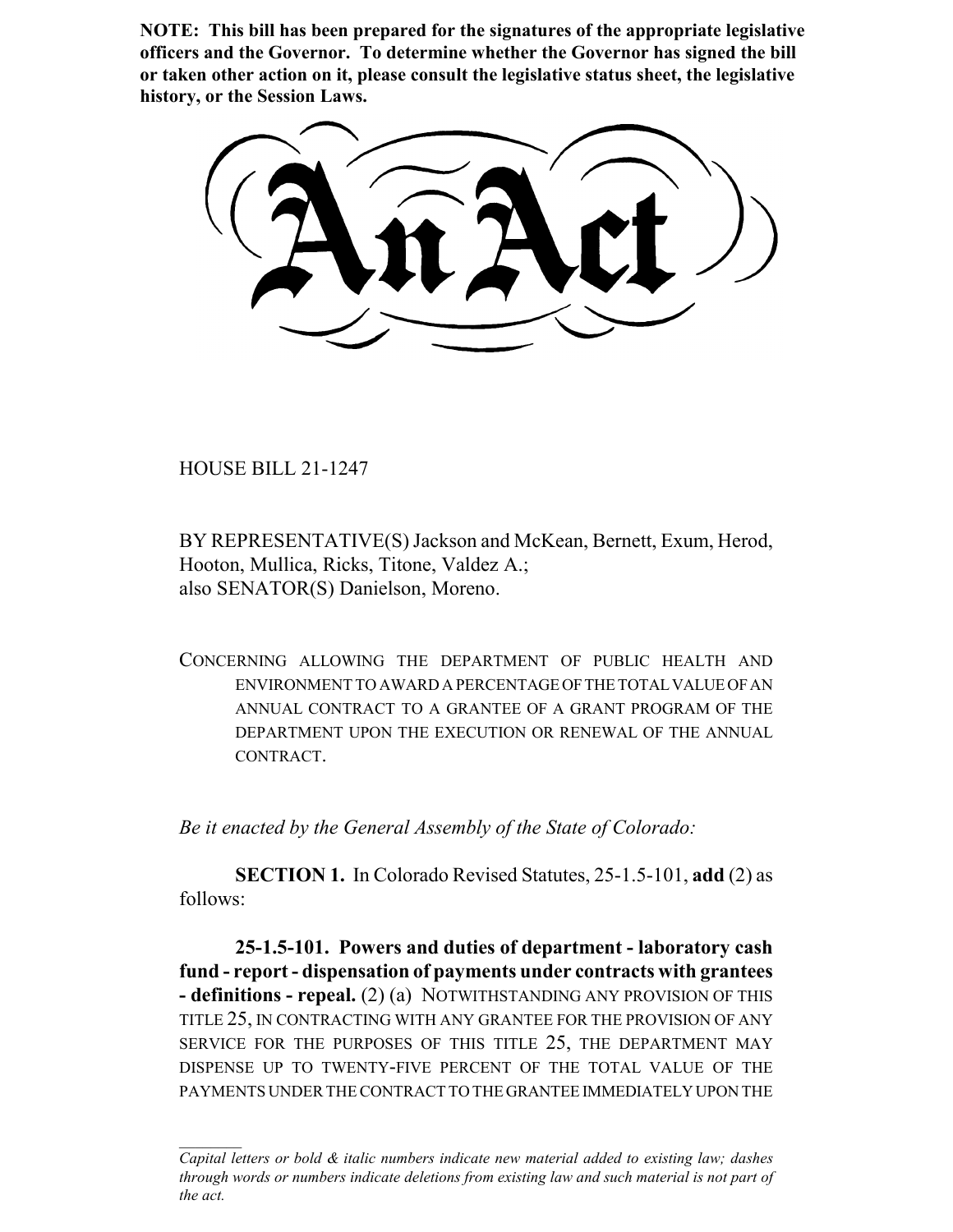EXECUTION OR RENEWAL OF THE CONTRACT.

(b) AS USED IN THIS SUBSECTION (2), "GRANTEE" MEANS A PERSON THAT:

(I) IS AWARDED A GRANT PURSUANT TO A GRANT PROGRAM THAT IS MANAGED OR OVERSEEN BY THE DEPARTMENT;

(II) PURSUANT TO THE CONDITIONS OF THE AWARDED GRANT, IS A PARTY TO A CONTRACT WITH THE DEPARTMENT;

(III) IS CLASSIFIED AS A NONPROFIT ORGANIZATION OR A CHARITABLE ORGANIZATION BY THE FEDERAL INTERNAL REVENUE SERVICE AND HAS SUBMITTED WRITTEN PROOF OF SUCH CLASSIFICATION TO THE DEPARTMENT; AND

(IV) SATISFIES ANY CRITERIA ESTABLISHED BY THE DEPARTMENT FOR THE PURPOSE OF IMPLEMENTING THIS SUBSECTION (2).

**SECTION 2. Act subject to petition - effective date.** This act takes effect at 12:01 a.m. on the day following the expiration of the ninety-day period after final adjournment of the general assembly; except that, if a referendum petition is filed pursuant to section 1 (3) of article V of the state constitution against this act or an item, section, or part of this act within such period, then the act, item, section, or part will not take effect unless approved by the people at the general election to be held in